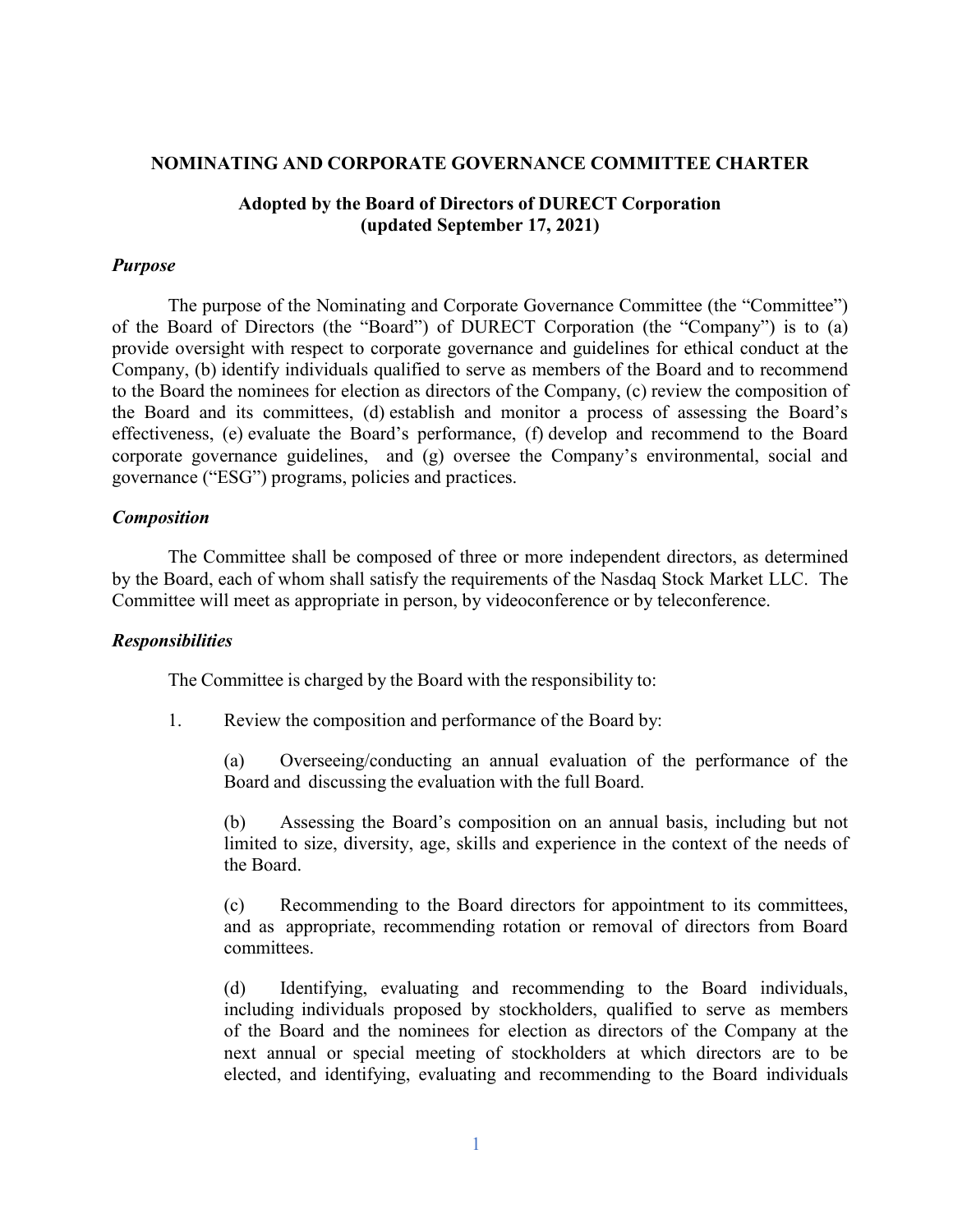to fill any vacancies or newly created directorships that may occur between such meetings.

(e) Developing criteria to be used in the selection and evaluation of individuals proposed to be appointed or nominated to the Board.

(f) Reviewing the Company's standards for director independence and assessing the independence of directors and director nominees (including any applicable enhanced independence and skill requirements for members of certain board committees).

2. Cause to be prepared and recommend to the Board adoption of corporate governance guidelines, and from time to time, review and assess the guidelines and recommend changes for approval by the Board.

3. From time to time, review and assess the Company's Code of Ethics and recommend changes for approval of the Board.

4. From time to time, review and assess the Board's leadership structure given the then-current specific circumstances and characteristics of the Company and the Board.

5. Annually review the Company's management succession plan and make recommendations to the Board regarding issues of management succession.

6. At least annually, review and reassess this Charter and, if appropriate, recommend changes to the Board.

7. Provide minutes of Committee meetings to the Board, and report to the Board on any significant matters arising from the Committee's work.

8. Review and make recommendations to the Board regarding stockholder proposals concerning corporate governance matters.

9. Perform such other duties and responsibilities as may be assigned to the Committee by the Board.

10. Develop and oversee a Company orientation program for new directors and a continuing education program for current directors, periodically review these programs and update them as necessary.

11. Review and evaluate the Company's programs, policies and practices relating to ESG issues and related disclosures.

12. Recommend to the Board the Company's overall general strategy with respect to ESG matters.